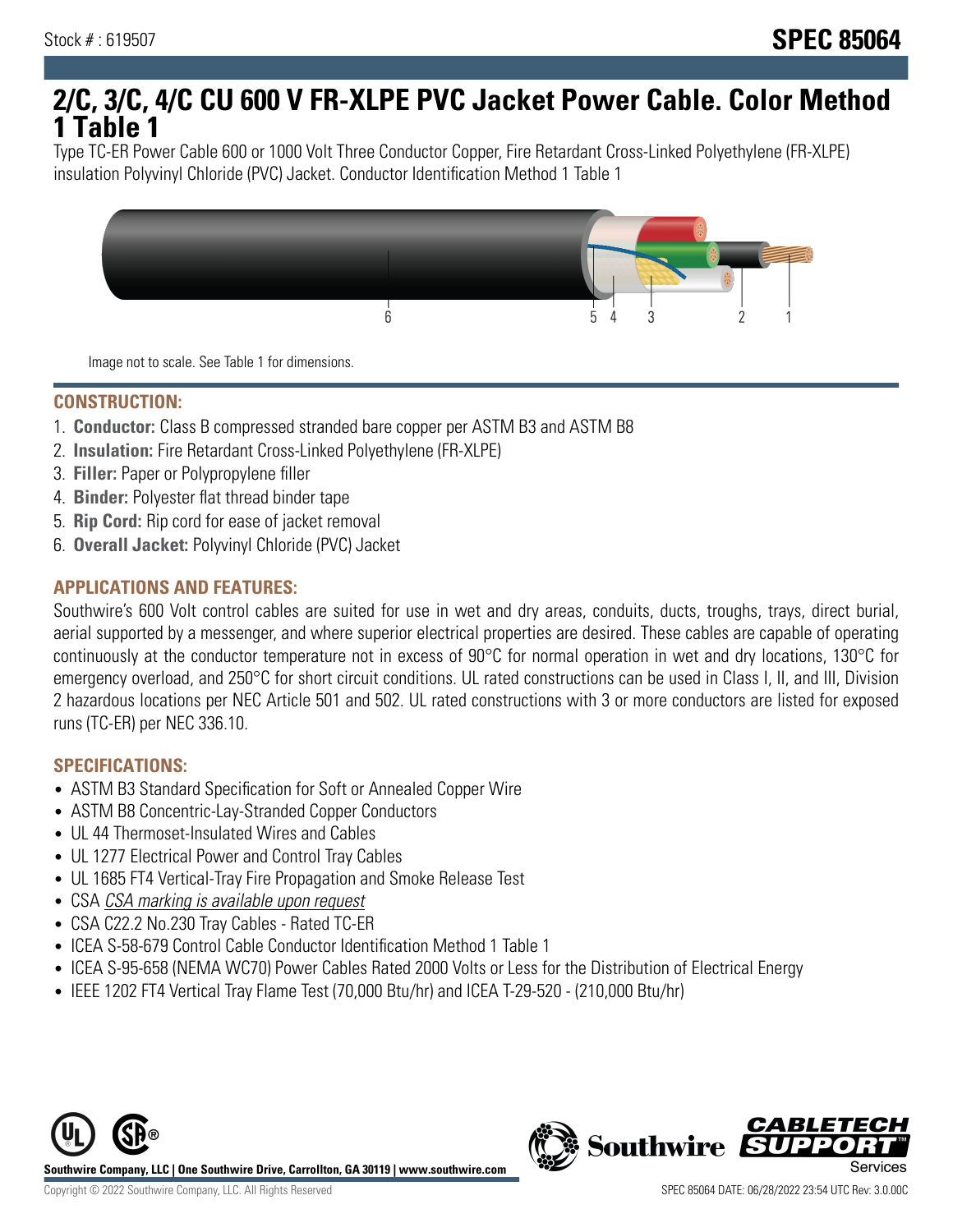# **SAMPLE PRINT LEGEND:**

## UL Listed

SOUTHWIRE E75755 {UL} XX AWG X/C FR-XLPE (XHHW-2) CDRS 90{D}C PVC JKT 600V TYPE TC-ER SUN. RES. DIRECT BURIAL YEAR {SEQUENTIAL FOOTAGE MARKS} SEQ FEET

# Non UL Listed

SOUTHWIRE X AWG X/C FR-XLPE CDRS 90C PVC JKT SUN. RES. DIR. BUR. 600V {MM/DD/YYYY} {SEQUENTIAL FOOTAGE MARKS} SEQ FEET

# CSA Listed

SOUTHWIRE #P 156205 CSA XX AWG X/C FR-XLPE CDRS 90C PVC JACKET, -40C, FT-4, SUN RES, DIR BUR, 600V {MM/DD/ YYYY} {SEQUENTIAL FOOTAGE MARKS} SEQ FEET